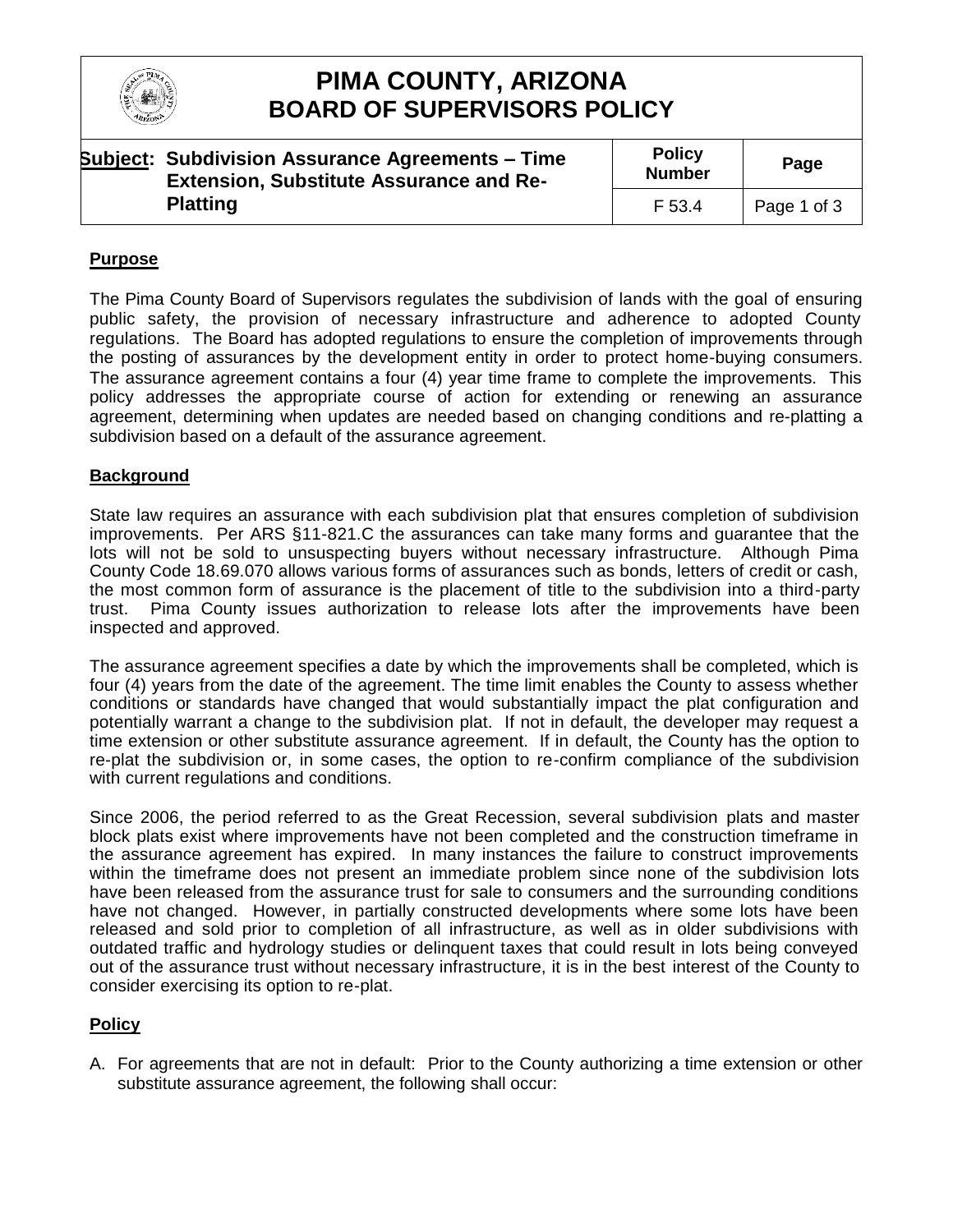

# **PIMA COUNTY, ARIZONA BOARD OF SUPERVISORS POLICY**

| <b>Subject: Subdivision Assurance Agreements – Time</b><br><b>Extension, Substitute Assurance and Re-</b> | <b>Policy</b><br><b>Number</b> | Page        |
|-----------------------------------------------------------------------------------------------------------|--------------------------------|-------------|
| <b>Platting</b>                                                                                           | F 53.4                         | Page 2 of 3 |

- 1. Developer initiated time extension or substitute assurance requests shall be submitted in writing to the Development Services Department for consideration.
- 2. Development Services shall consult with the Department of Transportation, Regional Flood Control District and Regional Wastewater Reclamation Department.
- 3. The departments shall provide recommendations to the Development Services Director or designee on whether a time extension or other substitute assurance agreement should be granted. Department recommendations should consider the following criteria:
	- a. Status of required on-site and off-site improvements and prospective completion date for unfinished improvements.
	- b. Change in surrounding conditions or adopted codes that warrant an updated traffic study, drainage study, capacity allocation evaluation or other similar documentation updates.
	- c. Presence of tax liens on the subdivision lots or blocks.
	- d. Adherence to conditions of the assurance agreement, rezoning, development agreement or other code or ordinance.
	- e. Effect that required improvements have on the overall required infrastructure, previously released lots and remaining unreleased lots.
- 4. Upon receipt of department recommendations, a time extension or other substitute assurance agreement may be granted, with appropriate conditions as warranted, by authority of the County Administrator in accordance with Resolution 1986-03 which is hereby delegated to the Development Services Director.
- 5. Upon receipt of a department recommendation against a time extension or other substitute assurance agreement, the property owner may revise the plat per Section C below.
- B. For agreements that are in default: The Development Services Director or designee may, at his sole discretion, initiate the County's option to re-plat or allow the property owner to cure the default per Section C below.

Upon consideration of the criteria in Section A.3 with the Department of Transportation, Regional Flood Control District and Regional Wastewater Reclamation Department, the Development Services Director or designee may initiate the County's option to re-plat as follows:

1. Send notice of default and intent to re-plat by certified letter to the last known address of the owner of the parcels, developer and trustee on the assurance agreement. The letter